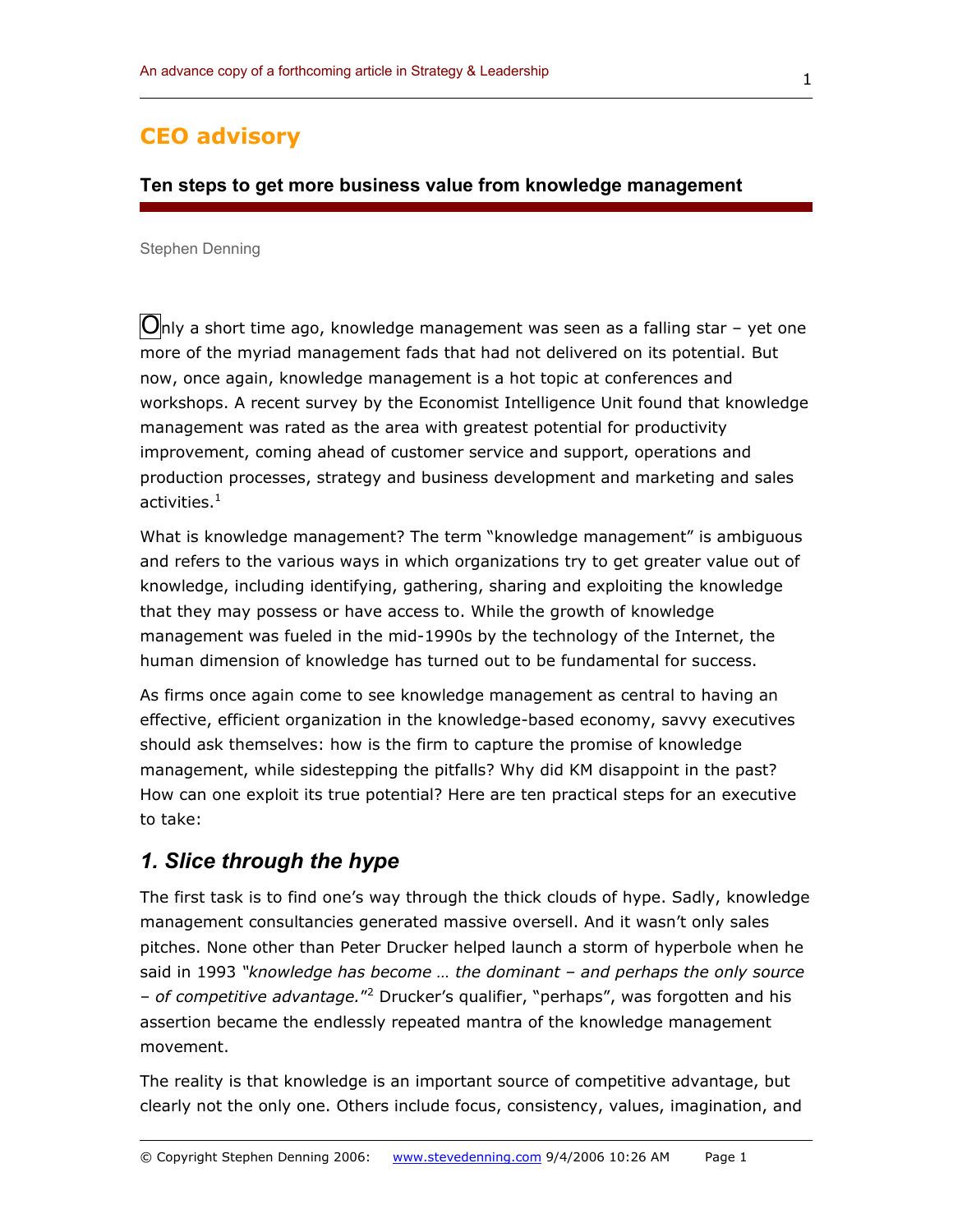a capacity to innovate. Moreover, knowledge isn't necessarily a *sustainable*  competitive advantage: while low-value knowledge is often "sticky" and not easily imitable or appropriable by competitors, high-value knowledge is very "leaky", and tends to fly out the door at the speed of light. $3$ 

Faith in the dominance of knowledge as the only source of competitive advantage led to the unrealistic expectation that the advent of *knowledge management would somehow transform the business landscape*. But even in firms like BP that made extraordinary business gains from KM, knowledge occupies a relatively modest place in the corporate pecking order, like other important, but not transformational, functions.<sup>4</sup>

# *2. Fight off the IT firms*

Aggressive selling by IT vendors led some companies to believe they could buy "knowledge management in a box." When the much-heralded products didn't produce the desired results the backlash tended to undermine the whole KM movement.

Much of the IT hype proceeded on the assumption that the task of knowledge management is to enhance the supply of knowledge. In reality, the supply of knowledge has always been fairly plentiful.

The truth is that although technology can be a highly valuable accelerator of data and information dissemination, making knowledge management work is essentially a people-based challenge. Thus while data and information can be transferred by technology, knowledge has the human dimension of understanding. This means that technology is never the total answer. Unless managements are willing to tackle the tricky people issues involved fostering collaboration and sharing, and changing the organizational culture in environments where the incentives and career pressures are often pulling in different directions, there is little prospect that knowledge management will deliver on its true potential.

## *3. Take a hard look at your own organization*

Because knowledge resides in human minds and bodies, strictly speaking, it can't be managed directly. It has to be addressed indirectly through people, culture and technology.

Before launching a knowledge management initiative, therefore, it's a good idea to take a hard look at your own organization and figure out: what's the underlying problem? Why isn't knowledge already being shared easily and quickly around the organization? Why does knowledge find it so difficult to cross organizational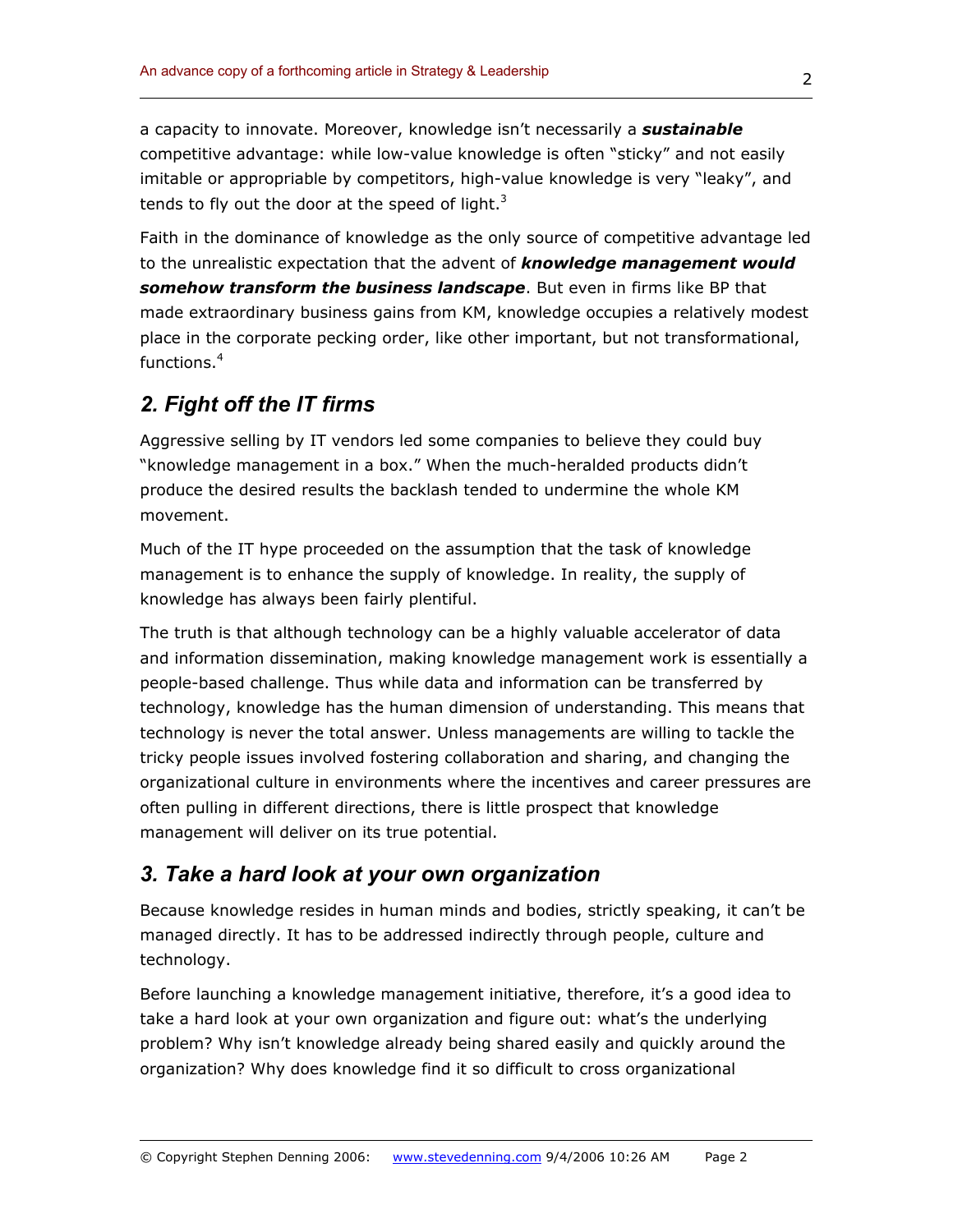boundaries, from one department to another? Why does the organization keep reinventing the wheel in different parts of the organization, time after time? $5$ 

Why don't people share knowledge? Generally, it's because the customs, habits, values, incentives and disincentives of the organization discourage knowledge sharing. And it's because the entrenched power structures of the organization are likely to provide strong support to preserve the status quo. Where knowledge challenges the status quo, the culture of the organization can constitute a significant impediment to useful knowledge being shared. This means that effective sharing of knowledge generally entails changing the culture and only indirectly managing knowledge

Unless the top management is aware of the current situation, and willing to do the heavy lifting involved in fixing it, you should be cautious about expecting that any knowledge management program will make major gains.

## *4. Set your knowledge management strategy*

Having taken stock of the situation, a key step is to put in place a strategy for sharing knowledge. The senior management of the organization must collectively conclude that sharing knowledge can enhance organizational performance and agree on a course of effective action. They must make specific decisions about the particular variety of knowledge management that the organization intends to pursue, including:

- What knowledge to share?
- With whom to share knowledge?
- How will knowledge be shared?
- Why will knowledge be shared?  $6$

Examples of knowledge management strategies show the diversity of goals. In BP, for instance, the focus of knowledge management was essentially one of *reducing the cost* of drilling oil wells. In the World Bank, by contrast, the goal was *enhanced effectiveness*, through sharing knowledge both internally and with external clients. Some strategies focus on *connecting* people together, while others emphasizing developing useful *collections* of information and know-how. What is important is to get clear on the strategy to be pursued, and what benefits it will generate, and then make an explicit decision to proceed.

### *5. Use narrative techniques to communicate your KM strategy*

The fundamental obstacle to knowledge sharing in an organization is typically lack of demand for sharing knowledge, not lack of supply of knowledge. In many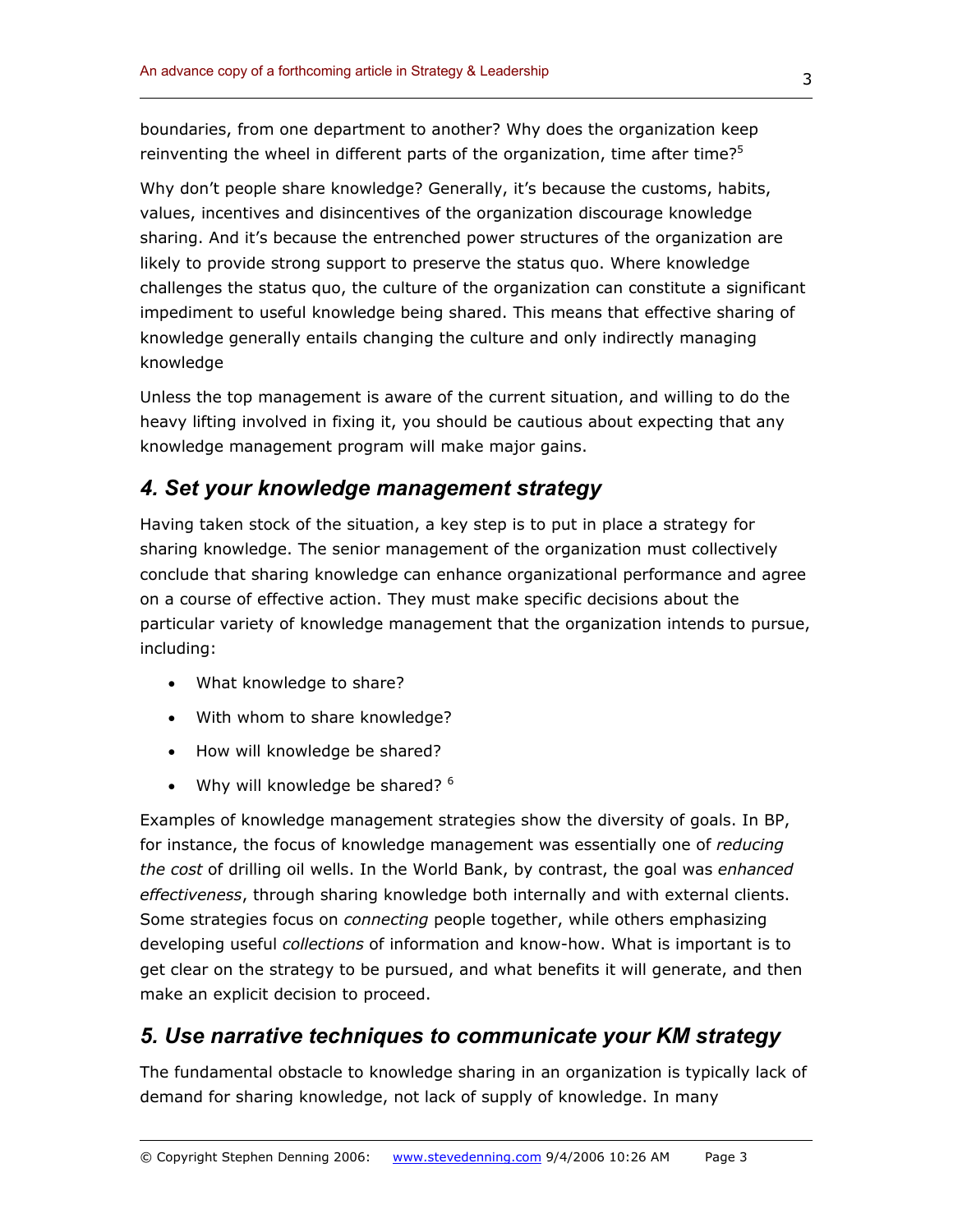organizations, the hope lingers on that, somehow, there are structural solutions to the lack of demand for knowledge sharing. Somehow, if they can just find the right organizational arrangement, the right directive, the right top-down decision, the right mix of carrots and sticks, the desire to share knowledge will somehow burgeon.

Command-and-control approaches won't generate the necessary enthusiastic support for knowledge sharing, particularly where large-scale changes in behavior and understanding of the mission of the organization are required. However, using narrative techniques to spread the word about the successes of real knowledge sharing situations can inspire the organization to understand the implications of the change and get enthusiastically behind it. In the World Bank, for example, a story about a health worker in Zambia getting access to knowledge about malaria from the website of the Center for Disease Control in Atlanta Georgia, helped spark interest in the World Bank sharing its knowledge with internal and external clients.<sup>7</sup>

### *6. Pay special attention to organizational values*

Because knowledge resides in human minds and bodies, it has to be addressed indirectly through people, culture and technology. A crucial aspect of the organizational culture is the set of values embraced by the organization, i.e. the principles and standards which determine what is important and unimportant and which guide the actions of people within the organization.

Underpinning every successful knowledge management program is an organizational embrace of the value of sharing. If this value is absent from the organization, knowledge management will have a tough time succeeding. Conversely if sharing for the common good is a dominant value in the organization, then implementation of knowledge management will be relatively easy. In this respect, knowledge requires a supportive value system. It may even be a good idea to think of knowledge management as "values management."

Thus Mindtree Consulting launched a persistent multi-year effort to establish five values as the dominant values of the organization:

- Caring requires empathy, trust; needed to enable sharing and individual push of knowledge
- Learning required for individual pull of knowledge
- Achieving high performance requires resourcefulness and heavy reliance on knowledge
- Sharing active cooperation; requires fair process, openness, transparency.
- Social Responsibility an outward extension of all the above values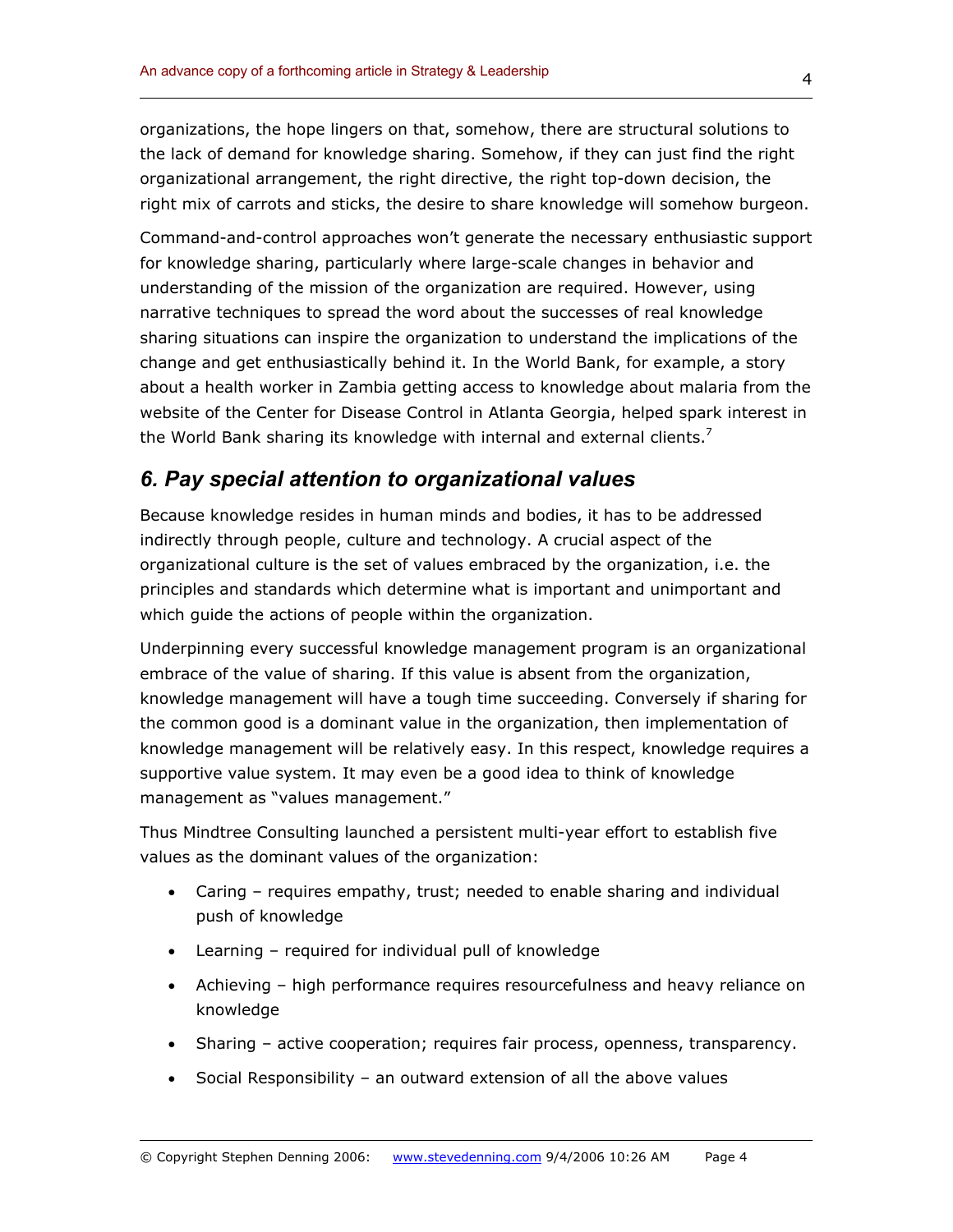The focus on values greatly facilitated the implementation of knowledge management in the firm.<sup>8</sup>

#### *7. Encourage communities and cross-communities*

The nurturing of knowledge-based communities of practice is the best way to promote significant knowledge sharing. Such communities are typically based on the affinity created by common interests or experience, where practitioners face a common set of problems in a particular knowledge area, and have an interest in finding, or improving the effectiveness of, solutions to those problems.

Communities of practice are relevant both the connecting and collecting aspects of knowledge sharing.

- *Connecting people* who need to know with those who do know requires an element of trust that is often lacking in large organizations, particularly when it comes to sharing knowledge across organizational boundaries. Thus, asking for advice or other opinions can be seen in a low-trust environment as tantamount to an admission of ignorance. Advertising that ignorance across the entire organization is unlikely to occur if there is a risk that it may have personnel sanctions, particularly in organizations that are downsizing.
- *Collecting information and know-how* that can be shared through the web or other technology, and in due course become knowledge with the addition of human understanding. This approach also comes to be dependent on communities, since it is only in communities of practitioners that share common objectives and pre-occupations that it can become apparent as to what information and know-how needs to be shared. Efforts to build collections in the hope that "users will come" almost always encounter a disappointing response, since the builders find it difficult anticipate what knowledge users will want, and even if they succeed in theory, the users will regard the collection as something external and foreign unless they had a hand in designing and constructing it.

Launching and nurturing communities of practice for knowledge sharing programs can be accomplished in a variety of ways, including endorsing informal communities that already exist, or finding out what issues people are passionate about and encouraging the emergence of communities around those themes. Using the narrative techniques of leadership can promote sharing between communities.<sup>9</sup>

# *8. Set your incentives (carefully!)*

Since knowledge sharing usually entails a change in the way the business of an organization is conducted it is important that managers and staff can see that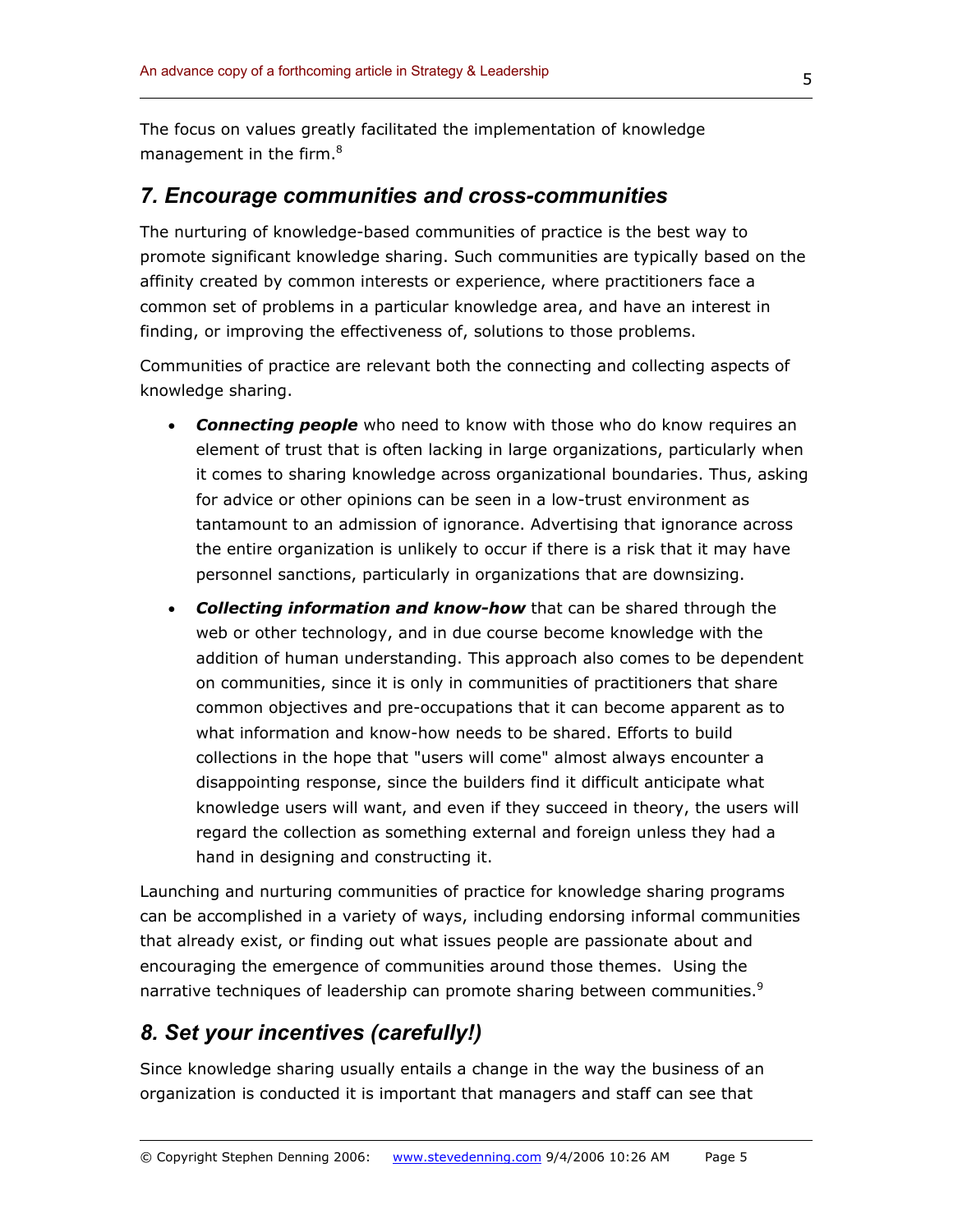knowledge sharing is one of the principal behaviors that the organization encourages and rewards.

In setting incentives for knowledge management, it's wise to make sure that the behavior you seek is the behavior you really want.

For instance, in one consulting company, the staff was given strong incentives to contribute to, and use resources from, an intra-firm knowledge base in making client proposals. Large-scale sharing of materials took place, but in the result, organizational performance suffered: the use of standardized materials was less attractive to clients than tailor-made context-specific proposals. In fact, studies showed that teams had a lower chance of winning bids if they utilized electronic documents from the corporate knowledge base, because the corporate materials failed to differentiate the firm from its competitors. $^{10}$ 

Initially, the informal incentives created by top management's insistence on the value of sharing set the stage for cultural change. In the long-term, however, the establishment of formal incentives through the regular personnel and reward system of the organization can support a clear value framework that confirms that knowledge sharing is not merely a passing management fad, but rather part of the permanent fabric of the organization.

# *9. Measure Progress (Carefully!)*

Organization-wide knowledge sharing programs require significant investments and will entail major management effort, as well as behavioral changes throughout the organization over a significant period of time. Without measurement, there is an ever-present danger of premature abandonment of successful efforts, or alternatively, of complacent continuation of unsuccessful efforts when course correction is needed.

Putting in place a system for measuring progress will therefore be an essential step for a sustainable knowledge-sharing program. The organization must be prepared to accept some ambiguity, or at least to rely on non-traditional measures, when it tries to evaluate the impact of knowledge-sharing.

The relevant metrics will depend on the objectives of the knowledge management program. For instance, if the objective is to reduce costs as in BP's program, then the metrics will relate to the impact on cost-savings. If the objective is to enhance effectiveness by sharing knowledge with external clients, then the metrics will relate to the access to knowledge that is provided and the impact that it has on those who avail themselves of that access.

There is also a measurement paradox: the more the organization is successful in mainstreaming knowledge sharing as the normal way of conducting the business of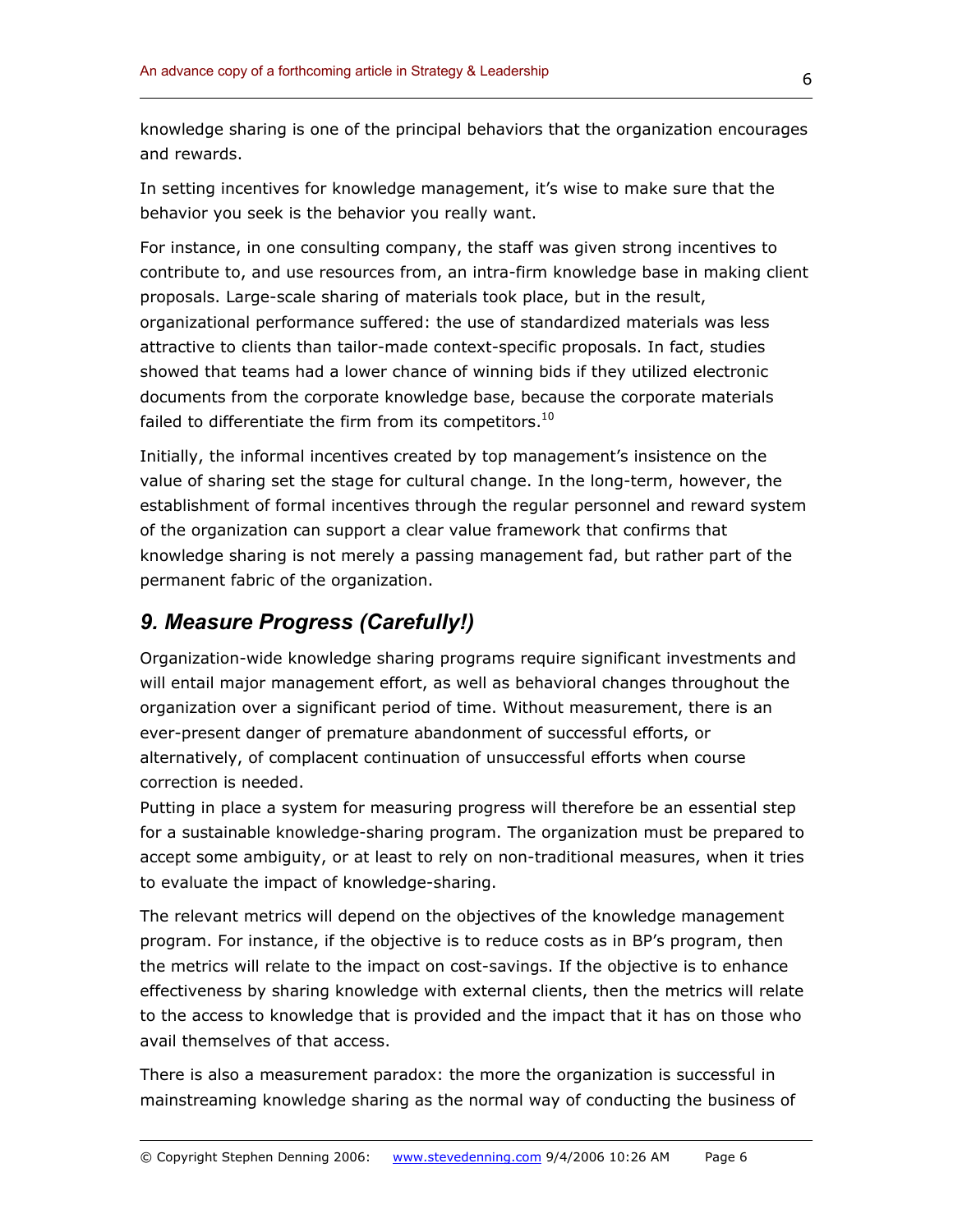the organization, the more difficult it will be to isolate the impact of any particular actions or expenditures in knowledge management. Nevertheless, the measures of inputs, activities, outputs and outcomes can go a long way to track progress and keep the organizational focus on performance.

### *10. Recognize the limits of knowledge*

It's true that knowledge generally helps innovation, when the innovation involves the firm doing the same thing, but cheaper, quicker or better. However, the ability to run fresh mental simulations in *new* situations is what distinguishes true innovators from mere experts. $^{11}$ 

This is why, when it comes to transformational innovation, expert knowledge can become a handicap. The people who know how things are done, the official experts, generally know why transformational innovation won't work. And all the innovators have to offer is a mere dream of how the world could be different. Expert knowledge becomes a barrier to disruptive innovation when communities of practice become bastions of support for the status quo, at the expense of high-value innovation. Management's support for expert knowledge management must thus be conditional.

In the final analysis, knowledge management may not transform the business landscape, but it is an essential element of the modern organizations. If these 10 basic principles are followed, managers should be able to capture its much of knowledge management's potential while avoiding its most serious pitfalls.

August 2006

*Stephen Denning advises organizations on leadership, innovation, knowledge management and organizational storytelling. He is the author of several books, including A Leader's Guide to Storytelling: Mastering the Art & Discipline of Business Narrative (San Francisco: Jossey-Bass, 2005).*